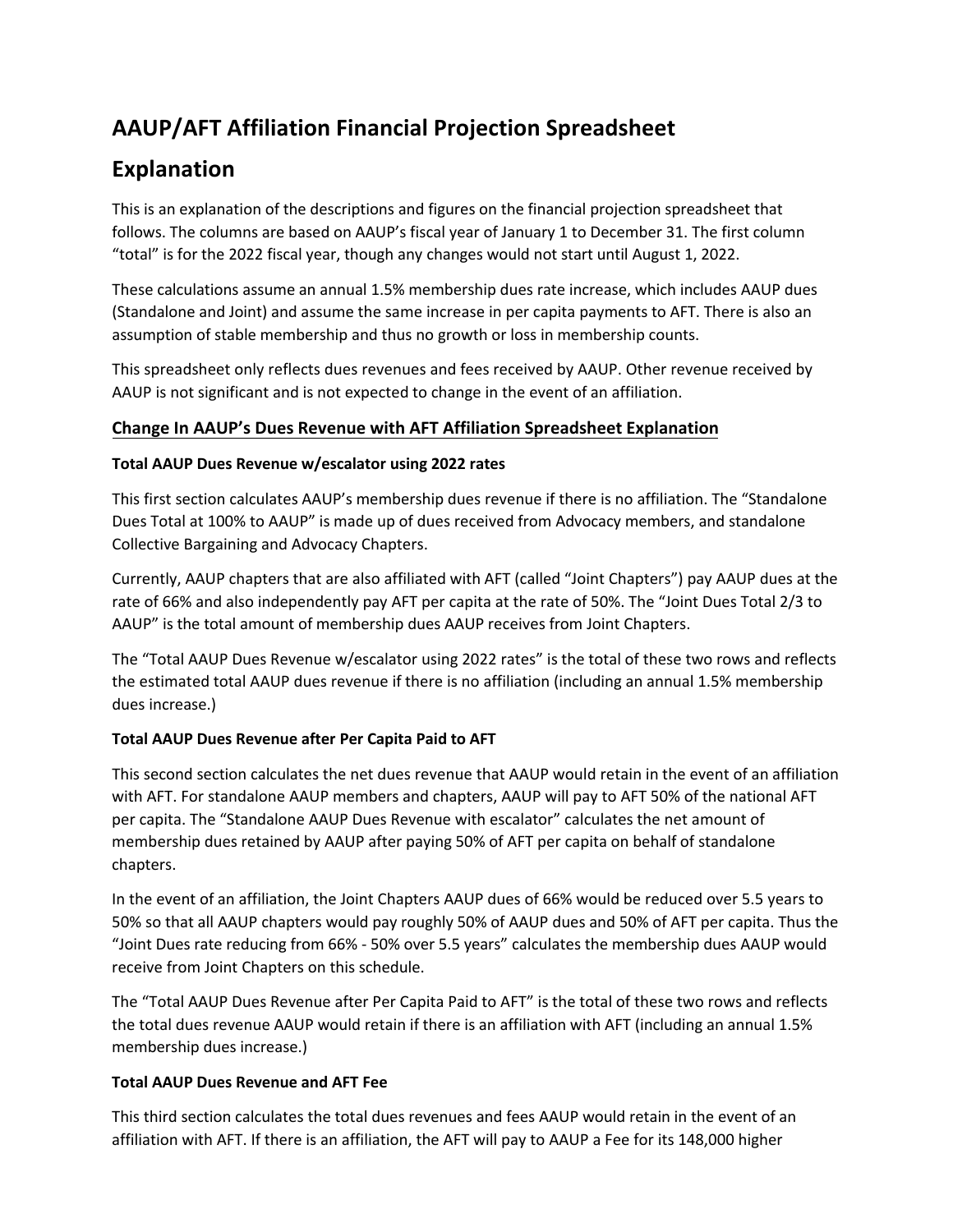education members (who are not members of AAUP) to help support AAUP programs. As reflected in the "AFT Fee Phase Down – (\$25-20)" the fee starts out at \$25 per AFT higher ed member and reduces annually until it gets down to a \$20 per member by 2032. The "148,000 HE AFT members @ \$25 - \$20 per member" calculates the annual total of these fees that AAUP will received from AFT. (There is no 1.5% escalator for this amount.) The next row is the "Total AAUP Dues Revenue after Per Capita Paid to AFT" which is just the total carried over from the second section above.

The" Total AAUP Dues Revenue and AFT Fee" is the total of these two rows.

#### **Projected Net Cost of Affiliation w/base yr. escalator**

This final row reflects the difference in revenue in the event of an affiliation with AFT, where the total is the amount AAUP retains if there is no affiliation (total in section 1) minus the amount AAUP retains if there is an affiliation (total in section 3). Thus, the black numbers reflect an increase, and red () numbers reflect a decrease, in the amount AAUP retains if there is an affiliation. (Again, there is not expected to be a change in other revenue received by AAUP.)